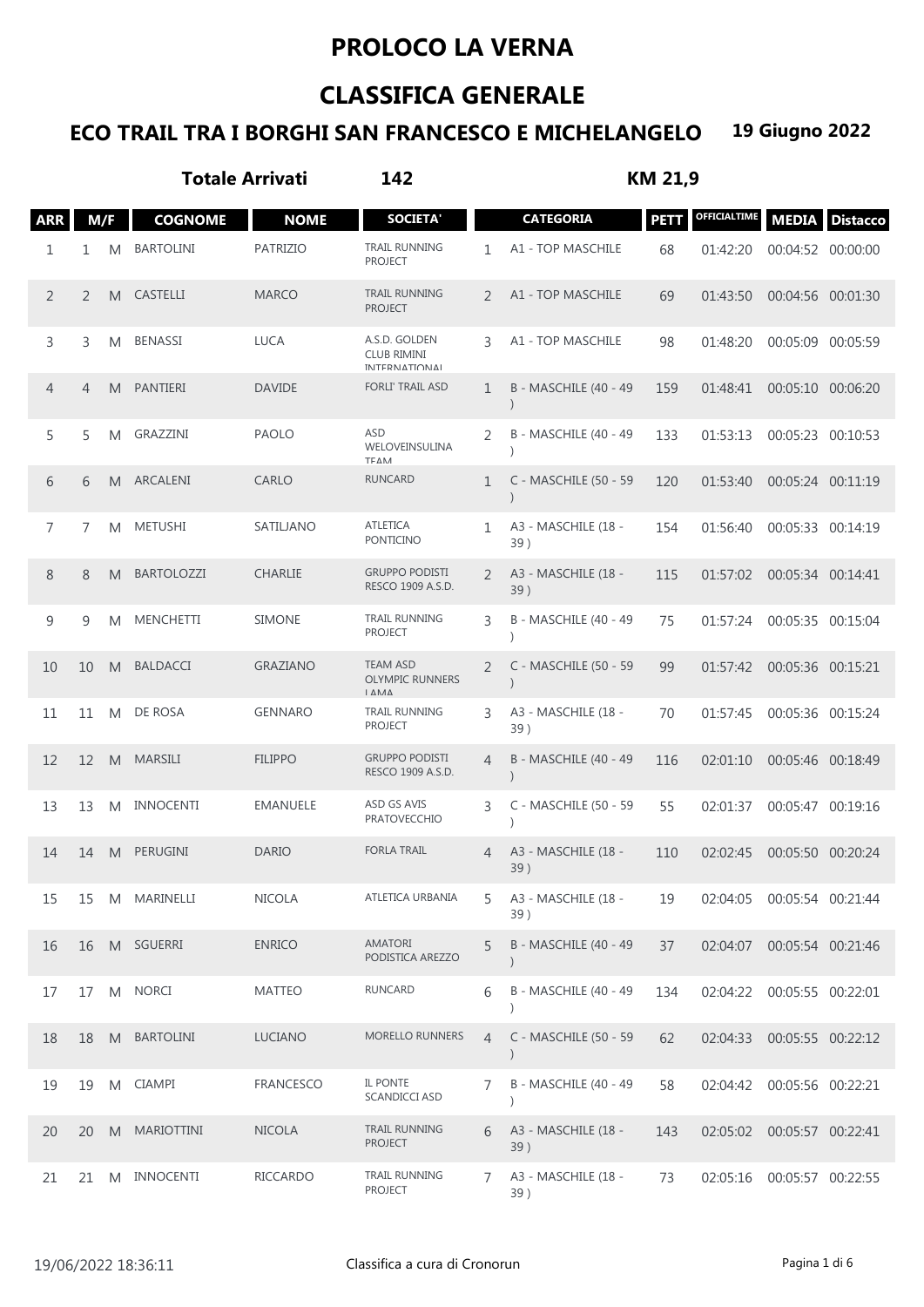| <b>ARR</b> | M/F          |    | <b>COGNOME</b>   | <b>NOME</b>         | <b>SOCIETA'</b>                        |              | <b>CATEGORIA</b>                       | <b>PETT</b> | OFFICIALTIME               | <b>MEDIA</b>      | <b>Distacco</b> |
|------------|--------------|----|------------------|---------------------|----------------------------------------|--------------|----------------------------------------|-------------|----------------------------|-------------------|-----------------|
| 22         | 22           | M  | <b>MARTINI</b>   | <b>GIANLUCA</b>     | <b>RUNCARD</b>                         | 8            | A3 - MASCHILE (18 -<br>39)             | 163         | 02:05:36                   | 00:05:58 00:23:15 |                 |
| 23         | 23           | M  | <b>ROSSI</b>     | <b>GIAN MARCO</b>   | ASD POL.<br>CHIANCIANO                 | 9            | A3 - MASCHILE (18 -<br>39)             | 5           | 02:06:39                   | 00:06:01 00:24:18 |                 |
| 24         | 24           | M  | <b>GIUNTINI</b>  | <b>MARCO</b>        | A.S.D. BADIA<br>PRATAGLIA 2001         | 10           | A3 - MASCHILE (18 -<br>39)             | 10          | 02:06:53                   | 00:06:02 00:24:32 |                 |
| 25         | 25           | M  | <b>ROSA</b>      | CRISTIAN            | <b>GOLDEN</b>                          | 8            | B - MASCHILE (40 - 49                  | 118         | 02:06:56                   | 00:06:02 00:24:35 |                 |
| 26         | 26           | M  | PANOZZI          | <b>MASSIMO</b>      | <b>TRAIL RUNNING</b><br><b>PROJECT</b> | 5            | C - MASCHILE (50 - 59                  | 77          | 02:07:48                   | 00:06:05 00:25:27 |                 |
| 27         | 27           | M  | <b>MATTIOLI</b>  | <b>ANDREA</b>       | AR464 - FILIRUN<br><b>TEAM ASD</b>     | 9            | B - MASCHILE (40 - 49                  | 140         | 02:07:50                   | 00:06:05 00:25:30 |                 |
| 28         | 28           | M  | ZAVAGLI          | <b>NICO</b>         | AR464 - FILIRUN<br><b>TEAM ASD</b>     | 11           | A3 - MASCHILE (18 -<br>39)             | 141         | 02:07:53                   | 00:06:05 00:25:33 |                 |
| 29         | 29           | M  | <b>FRULLINI</b>  | <b>ALBERTO</b>      | <b>GS MAIANO</b>                       | 6            | C - MASCHILE (50 - 59                  | 49          | 02:08:07                   | 00:06:06 00:25:47 |                 |
| 30         | 30           | M  | PANAGIA          | <b>LORENZO</b>      | TRAIL RUNNING<br><b>PROJECT</b>        | 12           | A3 - MASCHILE (18 -<br>39)             | 144         | 02:09:36                   | 00:06:10 00:27:15 |                 |
| 31         | 31           | M  | ORGANAI          | CHRISTIAN           | SUBBIANO<br><b>MARATHON</b>            | 13           | A3 - MASCHILE (18 -<br>39)             | 33          | 02:09:57                   | 00:06:11 00:27:36 |                 |
| 32         | $\mathbf{1}$ | F  | <b>NESBITT</b>   | <b>CLAIRE KITTJ</b> | <b>LIBERO</b>                          | $\mathbf{1}$ | A2 - TOP FEMMINILE                     | 157         | 02:10:03                   | 00:06:11 00:27:43 |                 |
| 33         | 32           | M  | <b>ANTONELLI</b> | <b>ALESSIO</b>      | CICLO CLUB QUOTA<br>MILLE              | 7            | C - MASCHILE (50 - 59                  | 66          | 02:10:42                   | 00:06:13 00:28:21 |                 |
| 34         | 33           | M  | <b>LOMBARDI</b>  | CHRISTIAN           | <b>GOLDEN</b>                          | 8            | C - MASCHILE (50 - 59                  | 104         | 02:11:02                   | 00:06:14 00:28:41 |                 |
| 35         | 2            | F  | LEPYOKHINA       | <b>OLGA</b>         | <b>LIBERO</b>                          | 2            | A2 - TOP FEMMINILE                     | 47          | 02:14:04                   | 00:06:23          | 00:31:44        |
| 36         | 34           | M. | PASTORE          | <b>ANDREA</b>       | <b>RUNCARD</b>                         | 9            | C - MASCHILE (50 - 59                  | 92          | 02:14:23                   | 00:06:23 00:32:02 |                 |
| 37         | 35           | M  | CAMAIANI         | <b>LUCA</b>         | TRAIL RUNNING<br><b>PROJECT</b>        | 10           | B - MASCHILE (40 - 49                  | 82          | 02:14:53                   | 00:06:25 00:32:32 |                 |
| 38         | 36           | M. | STEFANINI        | <b>FRANCESCO</b>    | <b>RUNCARD</b>                         | 14           | A3 - MASCHILE (18 -<br>39)             | 6           | 02:15:20                   | 00:06:26 00:33:00 |                 |
| 39         | 37           | M  | CALLISTO         | <b>ROCCO</b>        | IL PONTE<br><b>SCANDICCI ASD</b>       | 1            | D - MASCHILE (60 - E<br>OLTRE)         | 46          | 02:16:32                   | 00:06:30 00:34:11 |                 |
| 40         | 38           | M  | <b>BONDI</b>     | <b>ENRICO</b>       | TRAIL RUNNING<br><b>PROJECT</b>        | 15           | A3 - MASCHILE (18 -<br>39)             | 81          | 02:16:32 00:06:30 00:34:11 |                   |                 |
| 41         | 39           | M  | GORI             | CARLO               | RINASCITA<br>MONTEVARCHI               | 10           | C - MASCHILE (50 - 59                  | 149         | 02:17:27                   | 00:06:32 00:35:07 |                 |
| 42         | 40           | M  | LELLI            | <b>FILIPPO</b>      | U. P.POLICIANO<br>AREZZO ATLETICA      | 11           | C - MASCHILE (50 - 59<br>$\mathcal{E}$ | 174         | 02:17:52                   | 00:06:33 00:35:32 |                 |
| 43         | 3            | F  | DE ROSA          | <b>SILVIA</b>       | TRAIL RUNNING<br><b>PROJECT</b>        | 3            | A2 - TOP FEMMINILE                     | 71          | 02:17:52                   | 00:06:33 00:35:32 |                 |
| 44         | 41           |    | M VANNI          | <b>LUCA</b>         | E.M.P ASD                              | 12           | C - MASCHILE (50 - 59<br>$\mathcal{E}$ | 31          | 02:18:23                   | 00:06:35 00:36:02 |                 |
| 45         | 42           | M  | AMATORI          | <b>ROBERTO</b>      | ATLETICA URBANIA                       | 13           | C - MASCHILE (50 - 59                  | 20          | 02:19:26                   | 00:06:38 00:37:05 |                 |
| 46         | 43           |    | M FARINI         | <b>MORENO</b>       | <b>LIBERO</b>                          | 2            | D - MASCHILE (60 - E<br>OLTRE)         | 161         | 02:20:18 00:06:40 00:37:57 |                   |                 |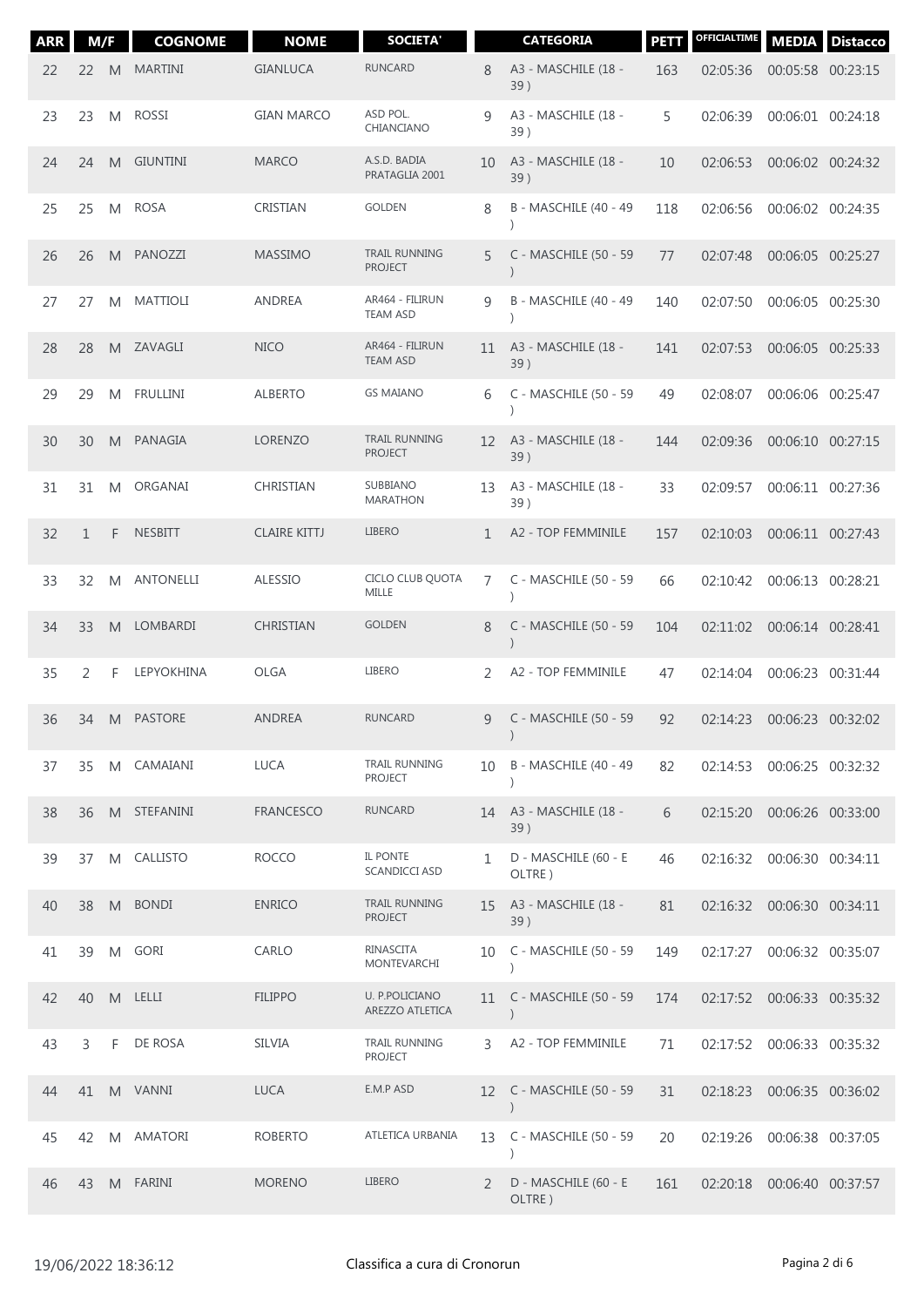| <b>ARR</b> | M/F |   | <b>COGNOME</b>        | <b>NOME</b>       | <b>SOCIETA'</b>                                               |                | <b>CATEGORIA</b>                       | <b>PETT</b> | OFFICIALTIME | <b>MEDIA</b>      | <b>Distacco</b> |
|------------|-----|---|-----------------------|-------------------|---------------------------------------------------------------|----------------|----------------------------------------|-------------|--------------|-------------------|-----------------|
| 47         | 44  | M | <b>TORRINI</b>        | <b>ANDREA</b>     | <b>GS MAIANO</b>                                              | 14             | C - MASCHILE (50 - 59                  | 50          | 02:20:30     | 00:06:41 00:38:10 |                 |
| 48         | 45  | M | <b>TAMBURINI</b>      | <b>ANDREA</b>     | ATLETICA BANCA<br><b>PESARO</b>                               | 11             | B - MASCHILE (40 - 49                  | 166         | 02:20:38     | 00:06:41 00:38:17 |                 |
| 49         | 4   | F | GARGANI               | SABRINA           | <b>ATLETICA</b><br>MARCIATORI<br>MIGELIO                      | 1              | G - FEMMINILE (50 E<br>OLTRE)          | 135         | 02:20:39     | 00:06:41 00:38:19 |                 |
| 50         | 46  | M | <b>DETTI</b>          | <b>DAVIDE</b>     | A.S.D. BADIA<br>PRATAGLIA 2001                                | 16             | A3 - MASCHILE (18 -<br>39)             | 42          | 02:20:53     | 00:06:42 00:38:32 |                 |
| 51         | 47  | M | <b>FORTEZZA</b>       | <b>IVAN</b>       | <b>GS LE PANCHE</b><br>CASTELQUARTO                           | 15             | C - MASCHILE (50 - 59                  | 125         | 02:21:01     | 00:06:42 00:38:40 |                 |
| 52         | 48  | M | FUZZI                 | ANDREA            | <b>RUNCARD</b>                                                | 17             | A3 - MASCHILE (18 -<br>39)             | 101         | 02:22:08     | 00:06:46 00:39:48 |                 |
| 53         | 49  | M | CAPRA CASADIO         | MASSIMILIANO      | <b>RUNCARD</b>                                                | 12             | B - MASCHILE (40 - 49                  | 29          | 02:22:08     | 00:06:46 00:39:48 |                 |
| 54         | 5   | F | <b>MIGLIORI</b>       | <b>FEDERICA</b>   | AR464 - FILIRUN<br><b>TEAM ASD</b>                            | 1              | F - FEMMINILE (18 -<br>49)             | 15          | 02:23:04     | 00:06:48 00:40:43 |                 |
| 55         | 50  | M | PELAGRACCI            | <b>FILIPPO</b>    | <b>ATLETICA AVIS</b><br><b>MAGIONE</b>                        | 13             | B - MASCHILE (40 - 49                  | 100         | 02:23:30     | 00:06:50 00:41:10 |                 |
| 56         | 51  | M | <b>VINCENZI</b>       | <b>GIANCARLO</b>  | <b>LIBERO</b>                                                 | 16             | C - MASCHILE (50 - 59                  | 108         | 02:24:13     | 00:06:52 00:41:52 |                 |
| 57         | 52  | M | RIFFELLI              | <b>STEFANO</b>    | A.S.D. ATLETICA<br><b>BANCA DI PESARO -</b><br>CENTRO STORICO | 18             | A3 - MASCHILE (18 -<br>39)             | 56          | 02:25:10     | 00:06:54 00:42:50 |                 |
| 58         | 6   | F | <b>MARTINI</b>        | <b>SERENA</b>     | IL PONTE<br>SCANDICCI ASD                                     | 2              | G - FEMMINILE (50 E<br>OLTRE)          | 150         | 02:26:48     | 00:06:59 00:44:27 |                 |
| 59         | 53  | M | <b>MORETTI</b>        | <b>TIBERIO</b>    | <b>LIBERO</b>                                                 | 3              | D - MASCHILE (60 - E<br>OLTRE)         | 106         | 02:27:28     | 00:07:01 00:45:07 |                 |
| 60         | 54  | M | MARIANELLI            | <b>DANILO</b>     | A.S.D. TEAM<br><b>MARATHON BIKE</b>                           | 17             | C - MASCHILE (50 - 59                  | 168         | 02:27:45     | 00:07:02 00:45:24 |                 |
| 61         | 55  | M | <b>BONCI</b>          | <b>CLAUDIO</b>    | LA CHIANINA<br>RUNNING                                        | 19             | A3 - MASCHILE (18 -<br>39)             | 57          | 02:28:09     | 00:07:03 00:45:49 |                 |
| 62         | 56  |   | M INDIATI             | <b>GIOVANNI</b>   | IL PONTE<br><b>SCANDICCI ASD</b>                              | 18             | C - MASCHILE (50 - 59                  | 48          | 02:28:33     | 00:07:04 00:46:12 |                 |
| 63         | 7   | F | DRAOLI                | MARIA CRISTINA    | L'UNATICI ELLERA<br>CORCIANO ASD                              | 3              | G - FEMMINILE (50 E<br>OLTRE)          | 148         | 02:28:44     | 00:07:04 00:46:23 |                 |
| 64         | 57  | M | <b>MARCHI</b>         | <b>RICCARDO</b>   | <b>TRAIL RUNNING</b><br><b>PROJECT</b>                        | 20             | A3 - MASCHILE (18 -<br>39)             | 74          | 02:28:47     | 00:07:05 00:46:26 |                 |
| 65         | 58  | M | STEVANI               | <b>MARCO</b>      | <b>BOLOGNA TRAIL</b><br><b>TEAM</b>                           | 14             | B - MASCHILE (40 - 49<br>$\mathcal{E}$ | 111         | 02:28:48     | 00:07:05 00:46:27 |                 |
| 66         | 59  | M | <b>MORETTI CUSERI</b> | AMEDEO            | <b>ATLETICA</b><br>PONTICINO                                  | 21             | A3 - MASCHILE (18 -<br>39)             | 22          | 02:30:40     | 00:07:10 00:48:19 |                 |
| 67         | 8   | F | <b>GIULIATTINI</b>    | MARGHERITA        | RUN 4 CHILDREN                                                | 2              | F - FEMMINILE (18 -<br>49)             | 167         | 02:31:00     | 00:07:11 00:48:39 |                 |
| 68         | 60  | M | <b>BALDINI</b>        | <b>FABIO</b>      | <b>CSI AREZZO</b>                                             | 22             | A3 - MASCHILE (18 -<br>39)             | 54          | 02:31:15     | 00:07:12 00:48:55 |                 |
| 69         | 61  | M | PATRIARCHI            | <b>TOMMASO</b>    | NRT FIRENZE ASD                                               | 23             | A3 - MASCHILE (18 -<br>39)             | 121         | 02:31:15     | 00:07:12 00:48:55 |                 |
| 70         | 62  | M | <b>ROSSINI</b>        | <b>GIANFRANCO</b> | <b>GRIFO RUNNERS</b><br>PERUGIA ASD                           | $\overline{4}$ | D - MASCHILE (60 - E<br>OLTRE)         | 137         | 02:33:14     | 00:07:17 00:50:53 |                 |
| 71         | 63  | M | <b>BRUNO</b>          | GRAZIANO          | PODISTICA<br>CHIESANUOVA                                      | 19             | C - MASCHILE (50 - 59                  | 97          | 02:33:42     | 00:07:19 00:51:22 |                 |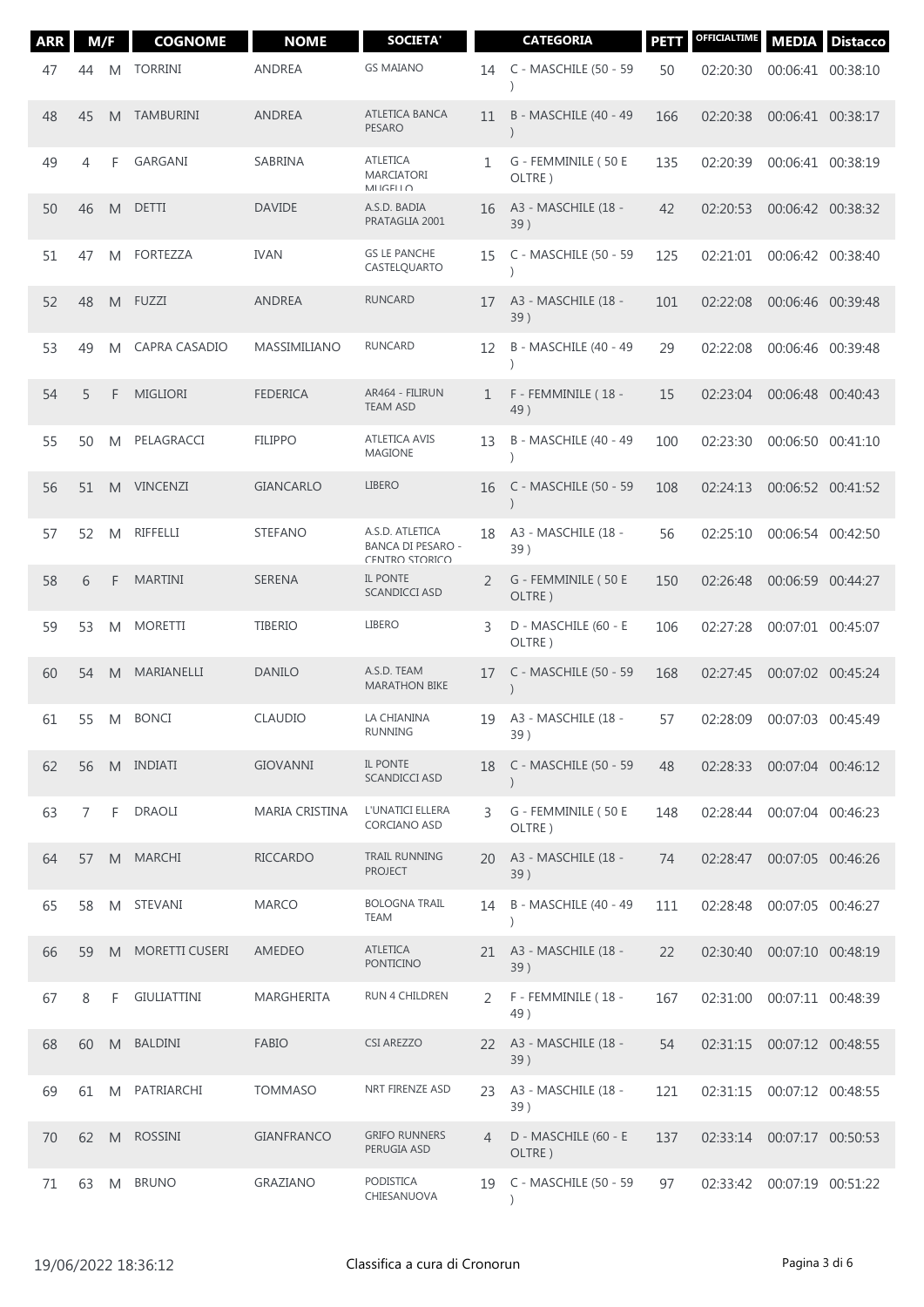| <b>ARR</b> | M/F |   | <b>COGNOME</b>     | <b>NOME</b>     | <b>SOCIETA'</b>                         |                | <b>CATEGORIA</b>                               | <b>PETT</b> | OFFICIALTIME | <b>MEDIA</b>      | <b>Distacco</b> |
|------------|-----|---|--------------------|-----------------|-----------------------------------------|----------------|------------------------------------------------|-------------|--------------|-------------------|-----------------|
| 72         | 64  | M | LUNGHINI           | <b>GIANLUCA</b> | <b>ASD SPORT EVENTS</b><br>CORTONA      | 15             | <b>B - MASCHILE (40 - 49</b><br>$\mathcal{E}$  | 63          | 02:34:11     | 00:07:20 00:51:50 |                 |
| 73         | 9   | F | <b>PAOLETTI</b>    | <b>MICHELA</b>  | <b>PODISTICA</b><br>CHIESANUOVA         | 4              | G - FEMMINILE (50 E<br>OLTRE)                  | 89          | 02:34:18     | 00:07:20 00:51:57 |                 |
| 74         | 10  | F | <b>BRAGANTI</b>    | <b>MARIA</b>    | <b>ASD OLYMPIC</b><br>RUNNERS LAMA      | 5              | G - FEMMINILE (50 E<br>OLTRE)                  | 40          | 02:34:27     | 00:07:21 00:52:06 |                 |
| 75         | 65  | M | <b>FRONTANI</b>    | <b>MASSIMO</b>  | <b>ATLETICA</b><br><b>PONTICINO</b>     | 20             | C - MASCHILE (50 - 59<br>$\lambda$             | 151         | 02:34:27     | 00:07:21 00:52:07 |                 |
| 76         | 66  | M | <b>NEGOSANTI</b>   | <b>FABIO</b>    | NUOVA VIRTUS<br><b>CESENA</b>           | 16             | B - MASCHILE (40 - 49<br>$\mathcal{E}$         | 2           | 02:35:09     | 00:07:23 00:52:48 |                 |
| 77         | 11  | F | ABATI              | LORENZA         | <b>LIBERO</b>                           | 6              | G - FEMMINILE (50 E<br>OLTRE)                  | 96          | 02:35:23     | 00:07:23 00:53:03 |                 |
| 78         | 12  | F | <b>GHETTI</b>      | <b>JLENIA</b>   | NUOVA VIRTUS<br><b>CESENA</b>           | 3              | F - FEMMINILE (18 -<br>49)                     | 11          | 02:35:47     | 00:07:25 00:53:27 |                 |
| 79         | 67  | M | <b>FORTI</b>       | <b>FLAVIO</b>   | NUOVA VIRTUS<br><b>CESENA</b>           | 21             | C - MASCHILE (50 - 59<br>$\lambda$             | 12          | 02:35:47     | 00:07:25 00:53:27 |                 |
| 80         | 13  | F | <b>BONCOMPAGNI</b> | <b>ELISA</b>    | FREE RUNNERS SAN<br><b>GIUSTINO</b>     | $\overline{4}$ | F - FEMMINILE (18 -<br>49)                     | 39          | 02:35:57     | 00:07:25 00:53:36 |                 |
| 81         | 68  | M | <b>RAMPAZZO</b>    | <b>MORENO</b>   | <b>LIBERO</b>                           | 22             | C - MASCHILE (50 - 59<br>$\lambda$             | 16          | 02:35:59     | 00:07:25 00:53:38 |                 |
| 82         | 69  | M | <b>GIORDANO</b>    | <b>ANDREA</b>   | IMPOSSIBLE226<br><b>TRIATHLON FORLI</b> | 23             | C - MASCHILE (50 - 59<br>$\mathcal{E}$         | 169         | 02:36:16     | 00:07:26 00:53:55 |                 |
| 83         | 70  | M | MONTELATICI        | <b>FABRIZIO</b> | G.S. MAIANO                             | 24             | C - MASCHILE (50 - 59<br>$\lambda$             | 131         | 02:36:18     | 00:07:26 00:53:58 |                 |
| 84         | 71  | M | <b>FIORAVANTI</b>  | <b>DANIELE</b>  | DOMANI ARRIVA<br><b>SEMPRE</b>          | 5              | D - MASCHILE (60 - E<br>OLTRE)                 | 147         | 02:36:28     | 00:07:27 00:54:08 |                 |
| 85         | 14  | F | COLANTUONO         | <b>DEBORA</b>   | <b>IL PONTE</b><br>SCANDICCI ASD        | 5              | F - FEMMINILE (18 -<br>49)                     | 59          | 02:36:54     | 00:07:28 00:54:33 |                 |
| 86         | 72  | M | CAPORALINI         | <b>MARCO</b>    | TRAIL RUNNING<br><b>PROJECT</b>         | 17             | B - MASCHILE (40 - 49<br>$\left( \right)$      | 80          | 02:36:56     | 00:07:28 00:54:35 |                 |
| 87         | 73  | M | LAZZERINI          | MASSIMILIANO    | POL. RINASCITA<br>MONTEVARCHI           | 18             | <b>B - MASCHILE (40 - 49</b>                   | 171         | 02:37:33     | 00:07:30 00:55:12 |                 |
| 88         | 74  | M | MASSINI            | <b>FABIO</b>    | <b>RUNCARD</b>                          | 24             | A3 - MASCHILE (18 -<br>39)                     | 24          | 02:38:09     | 00:07:31 00:55:48 |                 |
| 89         | 75  | M | <b>BENCINI</b>     | <b>EMANUELE</b> | ATLETICA BANCA<br><b>PESARO</b>         | 25             | C - MASCHILE (50 - 59                          | 165         | 02:38:15     | 00:07:32 00:55:55 |                 |
| 90         | 76  | M | <b>BURACCHI</b>    | <b>MICHELE</b>  | <b>RUNCARD</b>                          | 25             | A3 - MASCHILE (18 -<br>39)                     | 107         | 02:38:45     | 00:07:33 00:56:24 |                 |
| 91         | 15  | F | <b>MIRRI</b>       | <b>MARUSCA</b>  | ATLETICA<br>PONTICINO                   | 7              | G - FEMMINILE (50 E<br>OLTRE)                  | 155         | 02:41:29     | 00:07:41 00:59:09 |                 |
| 92         | 77  | M | <b>BINDI</b>       | ALESSANDRO      | <b>TRAIL RUNNING</b><br><b>PROJECT</b>  | 19             | <b>B - MASCHILE (40 - 49)</b><br>$\mathcal{E}$ | 85          | 02:42:52     | 00:07:45 01:00:31 |                 |
| 93         | 78  | M | <b>CORTINI</b>     | <b>GIANNI</b>   | IL PONTE<br><b>SCANDICCI ASD</b>        | 6              | D - MASCHILE (60 - E<br>OLTRE)                 | 45          | 02:42:52     | 00:07:45 01:00:31 |                 |
| 94         | 79  | M | <b>GIORDANI</b>    | PIERO           | LA FONTANINA ASD                        | 26             | C - MASCHILE (50 - 59<br>$\mathcal{E}$         | 41          | 02:43:04     | 00:07:45 01:00:43 |                 |
| 95         | 16  | F | DI MEO             | <b>FEDERICA</b> | PODISTICA<br>CHIESANUOVA                | 6              | F - FEMMINILE (18 -<br>49)                     | 91          | 02:43:26     | 00:07:46 01:01:05 |                 |
| 96         | 17  | F | PESCIONI           | <b>SARA</b>     | <b>PODISTICA</b><br>CHIESANUOVA         | $\overline{7}$ | F - FEMMINILE (18 -<br>49)                     | 93          | 02:43:42     | 00:07:47 01:01:21 |                 |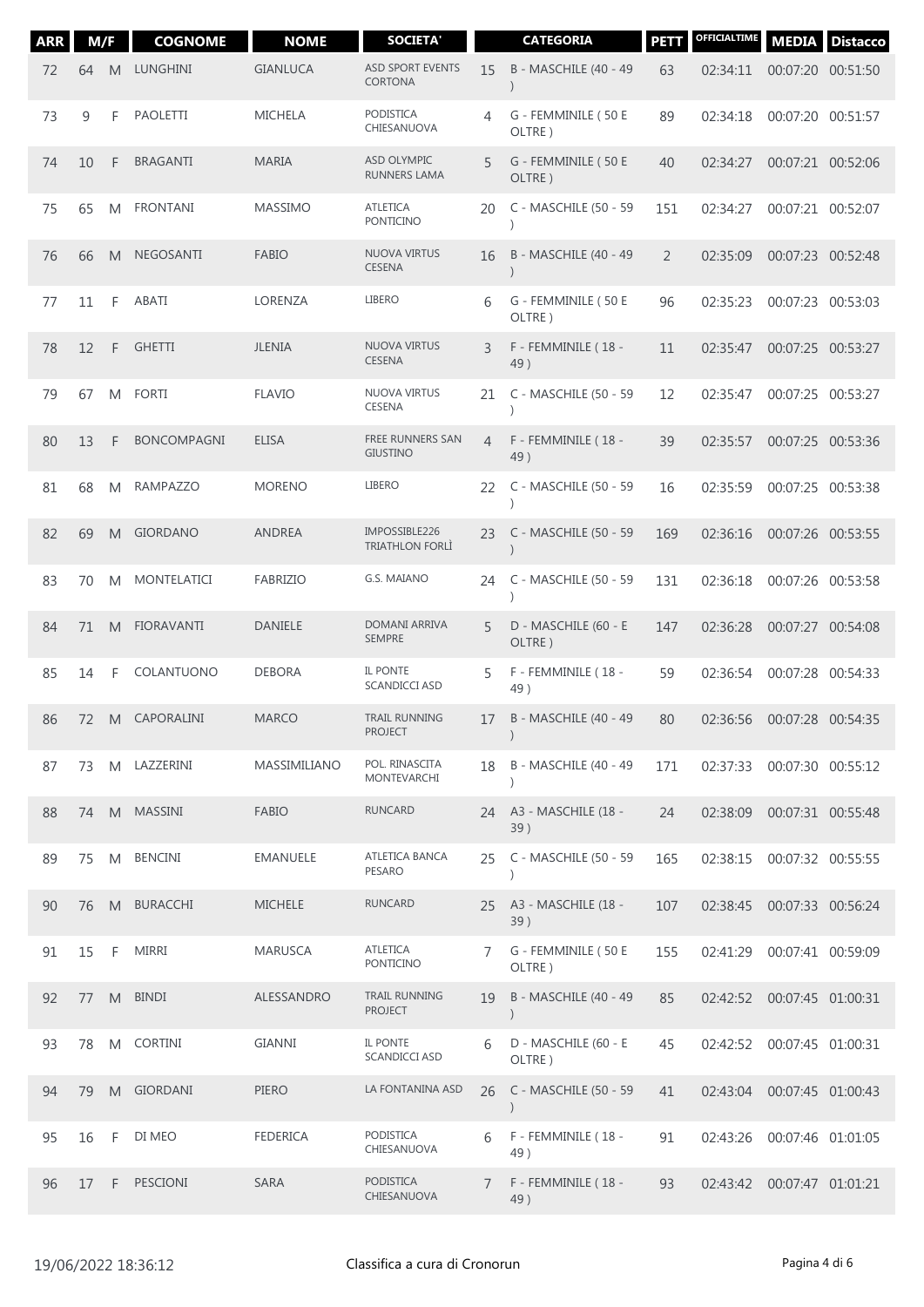| <b>ARR</b> | M/F |    | <b>COGNOME</b>    | <b>NOME</b>      | <b>SOCIETA'</b>                                               |    | <b>CATEGORIA</b>               | <b>PETT</b> | OFFICIALTIME | <b>MEDIA</b>      | <b>Distacco</b> |
|------------|-----|----|-------------------|------------------|---------------------------------------------------------------|----|--------------------------------|-------------|--------------|-------------------|-----------------|
| 97         | 80  | M  | <b>BINI</b>       | <b>FABRIZIO</b>  | <b>GRUPPO PODISTI</b><br>RESCO 1909 A.S.D.                    | 27 | C - MASCHILE (50 - 59          | 178         | 02:44:34     | 00:07:50 01:02:13 |                 |
| 98         | 18  | F  | <b>FLORIDDIA</b>  | <b>SARA</b>      | <b>MORELLO RUNNERS</b>                                        | 8  | F - FEMMINILE (18 -<br>49)     | 60          | 02:46:54     | 00:07:56 01:04:34 |                 |
| 99         | 81  | M  | PELLERONE         | CARMELO          | EDERA ATLETICA<br><b>FORLA</b>                                | 20 | B - MASCHILE (40 - 49          | 38          | 02:47:23     | 00:07:58 01:05:02 |                 |
| 100        | 19  | F  | <b>BENCINI</b>    | ALESSANDRA       | <b>TRAIL RUNNING</b><br><b>PROJECT</b>                        | 8  | G - FEMMINILE (50 E<br>OLTRE)  | 84          | 02:48:40     | 00:08:01 01:06:19 |                 |
| 101        | 82  | M  | GRAZZI            | PIERLUIGI        | <b>TRAIL RUNNING</b><br><b>PROJECT</b>                        | 7  | D - MASCHILE (60 - E<br>OLTRE) | 86          | 02:48:45     | 00:08:02 01:06:24 |                 |
| 102        | 83  | M  | CANESCHI          | <b>REMIGIO</b>   | <b>SUBBIANO</b><br><b>MARATHON</b>                            | 28 | C - MASCHILE (50 - 59          | 170         | 02:50:47     | 00:08:07 01:08:27 |                 |
| 103        | 84  | M  | <b>BENNATI</b>    | <b>SERGIO</b>    | <b>TRAIL RUNNING</b><br><b>PROJECT</b>                        | 8  | D - MASCHILE (60 - E<br>OLTRE) | 79          | 02:51:50     | 00:08:10 01:09:29 |                 |
| 104        | 85  | M  | <b>BELLOSI</b>    | <b>ALBERTO</b>   | PODISTICA VAL DI<br><b>PESA</b>                               | 9  | D - MASCHILE (60 - E<br>OLTRE) | 64          | 02:52:29     | 00:08:12 01:10:09 |                 |
| 105        | 86  | M  | GRASSI            | <b>ROBERTO</b>   | NUOVA ATLETICA<br>LASTRA                                      | 29 | C - MASCHILE (50 - 59          | 136         | 02:52:46     | 00:08:13 01:10:26 |                 |
| 106        | 20  | F  | <b>MORETTI</b>    | <b>GIULIANA</b>  | SPORTSCORTONAEV<br><b>ENTS</b>                                | 9  | G - FEMMINILE (50 E<br>OLTRE)  | 130         | 02:53:02     | 00:08:14 01:10:41 |                 |
| 107        | 87  | M  | FAZI              | <b>STEFANO</b>   | A.S.D. ATLETICA<br><b>BANCA DI PESARO -</b><br>CENTRO STORICO | 10 | D - MASCHILE (60 - E<br>OLTRE) | 53          | 02:56:27     | 00:08:24 01:14:06 |                 |
| 108        | 21  | F  | CIAVAGLIA         | <b>STEFANIA</b>  | <b>ASSISI RUNNER</b>                                          | 9  | F - FEMMINILE (18 -<br>49)     | 124         | 02:56:34     | 00:08:24 01:14:14 |                 |
| 109        | 88  | M  | MACCHNIZ          | <b>ENRICO</b>    | ATLETICA BANCA<br><b>PESARO</b>                               | 30 | C - MASCHILE (50 - 59          | 164         | 02:56:47     | 00:08:25 01:14:26 |                 |
| 110        | 22  | F  | <b>BAGLIONI</b>   | <b>SILVIA</b>    | <b>LIBERO</b>                                                 | 10 | F - FEMMINILE (18 -<br>49)     | 139         | 02:57:09     | 00:08:26 01:14:48 |                 |
| 111        | 89  | M  | <b>STOPPONI</b>   | <b>GIACOMO</b>   | <b>LIBERO</b>                                                 | 26 | A3 - MASCHILE (18 -<br>39)     | 138         | 02:57:09     | 00:08:26 01:14:48 |                 |
| 112        | 90  |    | M GENGA           | <b>MICHELE</b>   | ATL. URBANIA                                                  | 27 | A3 - MASCHILE (18 -<br>39)     | 30          | 03:00:18     | 00:08:35 01:17:57 |                 |
| 113        | 23  | F  | <b>DEMETER</b>    | <b>ORSOLYA</b>   | <b>ATLETICA</b><br>PONTICINO                                  | 10 | G - FEMMINILE (50 E<br>OLTRE)  | 44          | 03:01:20     | 00:08:38 01:18:59 |                 |
| 114        | 24  | F  | <b>BATTISTINI</b> | <b>PAOLA</b>     | FORLI' TRAIL ASD                                              | 11 | F - FEMMINILE (18 -<br>49)     | 179         | 03:01:55     | 00:08:39 01:19:35 |                 |
| 115        | 91  | M  | ANDREASI BASSI    | FABRIZIO         | DILETTANTI<br>SANTALUCIA                                      | 31 | C - MASCHILE (50 - 59          | 160         | 03:01:56     | 00:08:39 01:19:35 |                 |
| 116        | 92  | M  | <b>NOCENTINI</b>  | <b>GIULIO</b>    | FREE RUNNERS SAN<br><b>GIUSTINO</b>                           | 28 | A3 - MASCHILE (18 -<br>39)     | 142         | 03:02:45     | 00:08:42 01:20:24 |                 |
| 117        | 25  | F  | ZANCHI            | <b>PAOLA</b>     | FREE RUNNERS SAN<br>GIUSTINO                                  | 11 | G - FEMMINILE (50 E<br>OLTRE)  | 87          | 03:02:45     | 00:08:42 01:20:24 |                 |
| 118        | 26  | F. | RASSINATI         | CLAUDIA          | <b>ATLETICA</b><br>PONTICINO                                  | 12 | G - FEMMINILE (50 E<br>OLTRE)  | 152         | 03:04:15     | 00:08:46 01:21:54 |                 |
| 119        | 93  | M  | PETRINI           | <b>FRANCESCO</b> | MORELLO RUNNERS                                               | 32 | C - MASCHILE (50 - 59          | 61          | 03:05:43     | 00:08:50 01:23:23 |                 |
| 120        | 94  | M  | FINI              | ANDREA           | <b>RUNCARD</b>                                                | 21 | B - MASCHILE (40 - 49          | 32          | 03:05:58     | 00:08:51 01:23:37 |                 |
| 121        | 27  | F  | RANFAGNI          | GRAZIA           | <b>GRUPPO PODISTI</b><br>RESCO 1909 A.S.D.                    | 13 | G - FEMMINILE (50 E<br>OLTRE)  | 114         | 03:07:20     | 00:08:55 01:24:59 |                 |